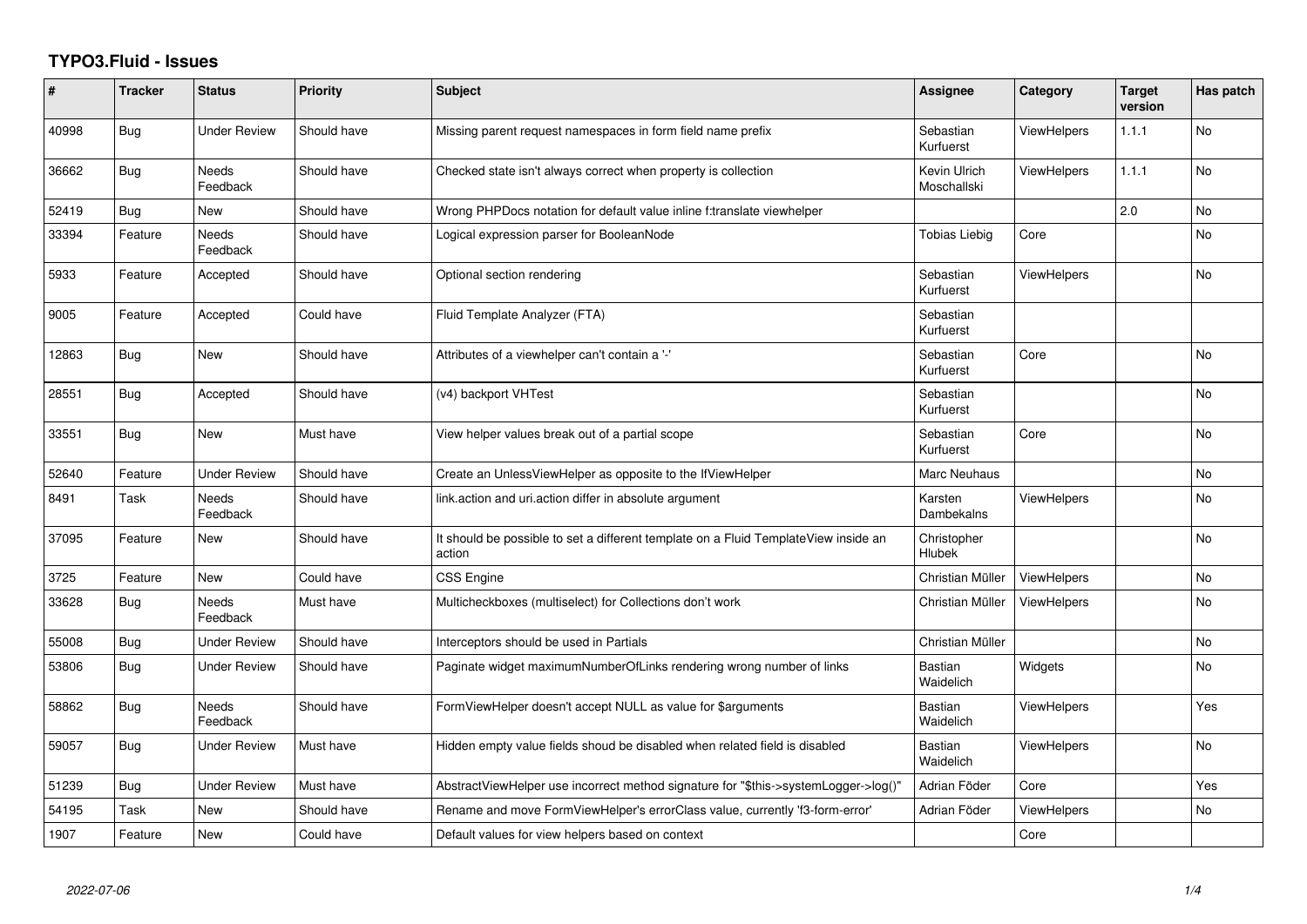| $\sharp$ | <b>Tracker</b> | <b>Status</b>            | <b>Priority</b>      | <b>Subject</b>                                                                                              | <b>Assignee</b> | Category    | <b>Target</b><br>version | Has patch |
|----------|----------------|--------------------------|----------------------|-------------------------------------------------------------------------------------------------------------|-----------------|-------------|--------------------------|-----------|
| 3291     | Feature        | <b>Needs</b><br>Feedback | Should have          | Cacheable viewhelpers                                                                                       |                 |             |                          | <b>No</b> |
| 3481     | <b>Bug</b>     | New                      | Should have          | Use ViewHelperVariableContainer in PostParseFacet                                                           |                 | Core        |                          | No        |
| 4704     | Feature        | New                      | Should have          | Improve parsing exception messages                                                                          |                 | Core        |                          |           |
| 5636     | Task           | <b>Under Review</b>      | Must have            | Form_RadioViewHelper and CheckBoxViewHelper miss check for existing object<br>before it is accessed.        |                 |             |                          | No        |
| 7608     | Feature        | New                      | Could have           | Configurable shorthand/object accessor delimiters                                                           |                 | Core        |                          | Yes       |
| 8648     | Bug            | New                      | Should have          | format.crop ViewHelper should support all features of the crop stdWrap function                             |                 | ViewHelpers |                          | No        |
| 8989     | Feature        | Needs<br>Feedback        | Could have           | Search path for fluid template files                                                                        |                 | View        |                          | No        |
| 9514     | Feature        | New                      | Should have          | Support explicit Array Arguments for ViewHelpers                                                            |                 |             |                          |           |
| 9950     | Task           | New                      | Should have          | Binding to nested arrays impossible for form-elements                                                       |                 | ViewHelpers |                          |           |
| 10472    | Feature        | New                      | Could have           | Fluid Standalone distribution                                                                               |                 | Core        |                          | No        |
| 10911    | Task           | New                      | Should have          | Tx_Fluid_ViewHelpers_Form_AbstractFormViewHelper->renderHiddenIdentityField<br>should be more reliable      |                 | ViewHelpers |                          | No        |
| 13045    | Bug            | New                      | Should have          | Entity decode of strings are different between if-conditions and output of variable                         |                 |             |                          |           |
| 26658    | Task           | New                      | Won't have this time | Make Form ViewHelpers consistent                                                                            |                 | ViewHelpers |                          | No        |
| 26664    | Task           | New                      | Won't have this time | Clean up Form ViewHelpers                                                                                   |                 | ViewHelpers |                          | No        |
| 27607    | Bug            | New                      | Must have            | Make Fluid comparisons work when first element is STRING, second is NULL.                                   |                 | Core        |                          | No        |
| 28549    | Bug            | New                      | Should have          | make widgets cacheable, i.e. not implement childnodeaccess interface                                        |                 |             |                          | No        |
| 28550    | Bug            | New                      | Should have          | (v4) make widgets cacheable, i.e. not implement childnodeaccess interface                                   |                 |             |                          | No        |
| 28552    | Bug            | New                      | Should have          | (v5) write ViewHelper test for compiled run; adjust functional test to do two passes<br>(uncached & cached) |                 |             |                          | No        |
| 28553    | Bug            | New                      | Should have          | improve XHProf test setup                                                                                   |                 |             |                          | No        |
| 28554    | Bug            | New                      | Should have          | (v4) implement feature flag to disable caching                                                              |                 |             |                          | No        |
| 30555    | Feature        | New                      | Could have           | Make TagBuilder more extensible                                                                             |                 | Core        |                          | No        |
| 30937    | Bug            | New                      | Should have          | CropViewHelper stringToTruncate can't be supplied so it can't be easily extended                            |                 | ViewHelpers |                          | Yes       |
| 31955    | Feature        | New                      | Should have          | f:uri.widget                                                                                                |                 | Widgets     |                          | No        |
| 32035    | Task           | New                      | Should have          | Improve fluid error messages                                                                                |                 | Core        |                          | Yes       |
| 33215    | Feature        | New                      | Should have          | RFC: Dynamic values in ObjectAccess paths                                                                   |                 |             |                          | No        |
| 34309    | Task           | New                      | Could have           | Unknown ViewHelpers cause exception - should be handled more graceful                                       |                 | ViewHelpers |                          | No        |
| 34682    | <b>Bug</b>     | <b>Under Review</b>      | Should have          | Radio Button missing checked on validation error                                                            |                 | ViewHelpers |                          | No        |
| 36410    | Feature        | New                      | Should have          | Allow templates to send arguments back to layout                                                            |                 | ViewHelpers |                          | No        |
| 36559    | Feature        | New                      | Could have           | New widget progress bar                                                                                     |                 |             |                          | Yes       |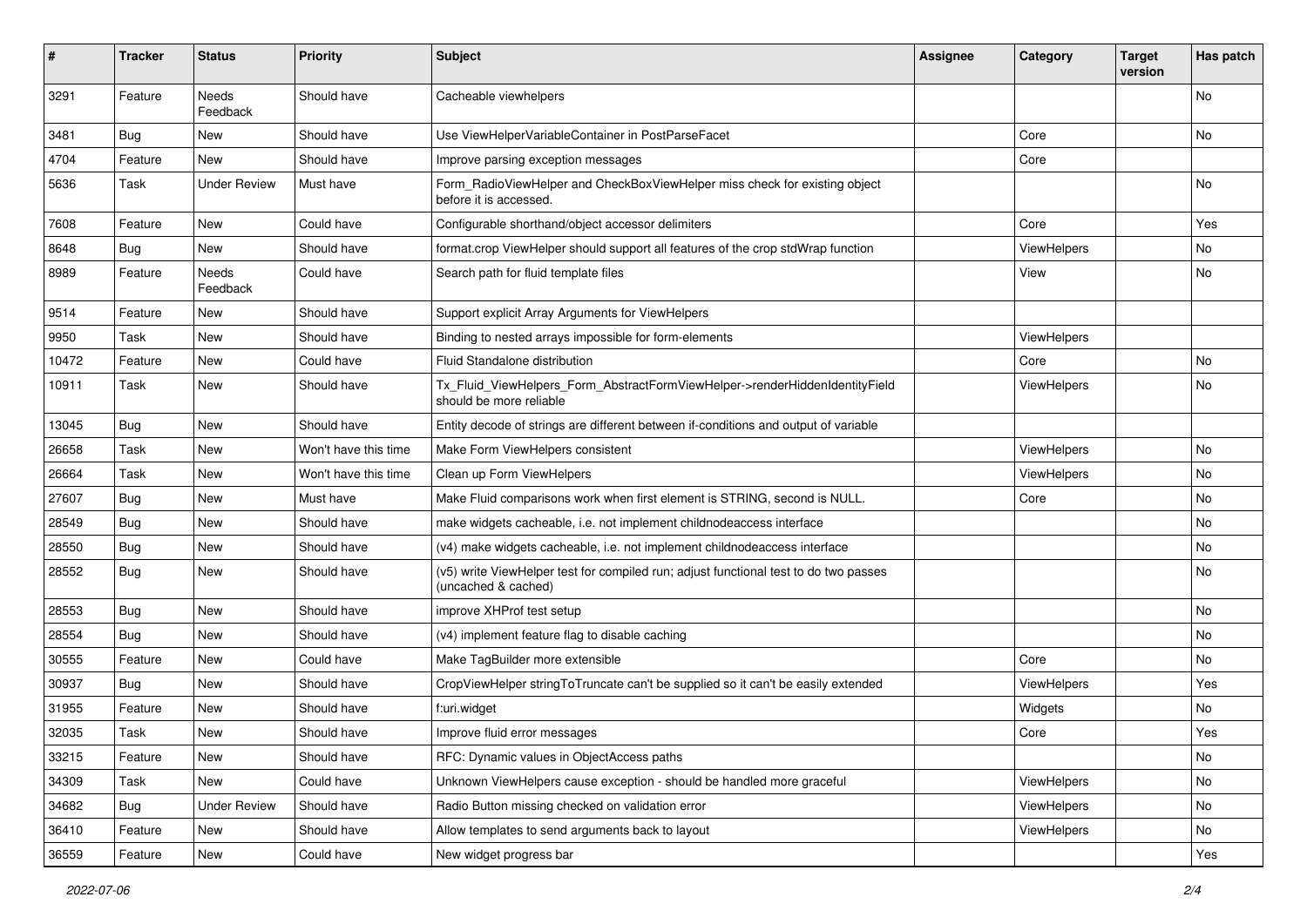| #     | <b>Tracker</b> | <b>Status</b>       | <b>Priority</b> | <b>Subject</b>                                                                            | <b>Assignee</b> | Category    | <b>Target</b><br>version | Has patch |
|-------|----------------|---------------------|-----------------|-------------------------------------------------------------------------------------------|-----------------|-------------|--------------------------|-----------|
| 36655 | Bug            | <b>New</b>          | Should have     | <b>Pagination Links</b>                                                                   |                 | Widgets     |                          | <b>No</b> |
| 37619 | Bug            | New                 | Should have     | Fatal Error when using variable in name attribute of Section ViewHelper                   |                 | ViewHelpers |                          | No        |
| 38130 | Feature        | New                 | Should have     | Checkboxes and multiple select fields should have an assignable default value             |                 |             |                          | No        |
| 38369 | Bug            | <b>New</b>          | Must have       | Resource ViewHelpers should not fall back to request package                              |                 | View        |                          | No        |
| 39936 | Feature        | New                 | Should have     | registerTagAttribute should handle default values                                         |                 | ViewHelpers |                          | No        |
| 39990 | Bug            | New                 | Should have     | Same form twice in one template: hidden fields for empty values are only rendered<br>once |                 | Core        |                          | <b>No</b> |
| 40064 | Bug            | <b>New</b>          | Must have       | Multiselect is not getting persisted                                                      |                 | ViewHelpers |                          | <b>No</b> |
| 40081 | Feature        | New                 | Should have     | Allow assigned variables as keys in arrays                                                |                 |             |                          | No        |
| 42397 | Feature        | New                 | Should have     | Missing viewhelper for general links                                                      |                 |             |                          | No        |
| 42743 | Task           | New                 | Should have     | Remove inline style for hidden form fields                                                |                 |             |                          | No        |
| 43071 | Task           | New                 | Should have     | Remove TOKENS for adding fallback teplates in B                                           |                 |             |                          | No        |
| 43072 | Task           | New                 | Should have     | Remove TOKENS for adding templates fallback in Backporter                                 |                 | View        |                          | No        |
| 45153 | Feature        | New                 | Should have     | f:be.menus.actionMenuItem - Detection of the current select option is insufficient        |                 |             |                          | No        |
| 45345 | Feature        | Needs<br>Feedback   | Should have     | Easy to use comments for fluid that won't show in output                                  |                 |             |                          |           |
| 45394 | Task           | New                 | Should have     | Forwardport Unit test for standalone view                                                 |                 | View        |                          | No        |
| 46091 | Task           | Needs<br>Feedback   | Should have     | Show source file name and position on exceptions during parsing                           |                 |             |                          | No        |
| 46257 | Feature        | <b>Under Review</b> | Should have     | Add escape sequence support for Fluid                                                     |                 | Core        |                          | <b>No</b> |
| 46545 | Feature        | New                 | Should have     | Better support for arrays in options of SelectViewHelper                                  |                 |             |                          | No        |
| 47006 | Bug            | <b>Under Review</b> | Should have     | widget identifier are not unique                                                          |                 |             |                          | <b>No</b> |
| 47669 | Task           | New                 | Should have     | FormViewHelper does not define the default request method                                 |                 |             |                          | No        |
| 48355 | Feature        | New                 | Could have      | Assign output of viewhelper to template variable for further processing.                  |                 |             |                          |           |
| 49038 | Bug            | <b>New</b>          | Must have       | form.select does not select the first item if prependOptionValue is used                  |                 |             |                          | <b>No</b> |
| 49600 | Bug            | New                 | Should have     | f:form tag shown as a HTML on frontend                                                    |                 | ViewHelpers |                          | No        |
| 49756 | Feature        | <b>Under Review</b> | Should have     | Select values by array key in checkbox viewhelper                                         |                 |             |                          | <b>No</b> |
| 50888 | Bug            | Under Review        | Should have     | WSOD by changing name of section and if Fluid caches are generated                        |                 |             |                          | No        |
| 51100 | Feature        | New                 | Must have       | Links with absolute URI should have the option of URI Scheme                              |                 | ViewHelpers |                          | No        |
| 51277 | Feature        | New                 | Should have     | ViewHelper context should be aware of actual file occurrence                              |                 |             |                          | No        |
| 52536 | Bug            | <b>Under Review</b> | Should have     | Errorclass not set if no property-attribute set                                           |                 |             |                          |           |
| 52591 | Bug            | New                 | Should have     | The Pagination Widget broken for joined objects                                           |                 |             |                          | No        |
| 54284 | <b>Bug</b>     | New                 | Should have     | Default Option for Switch/Case VH                                                         |                 | ViewHelpers |                          | No        |